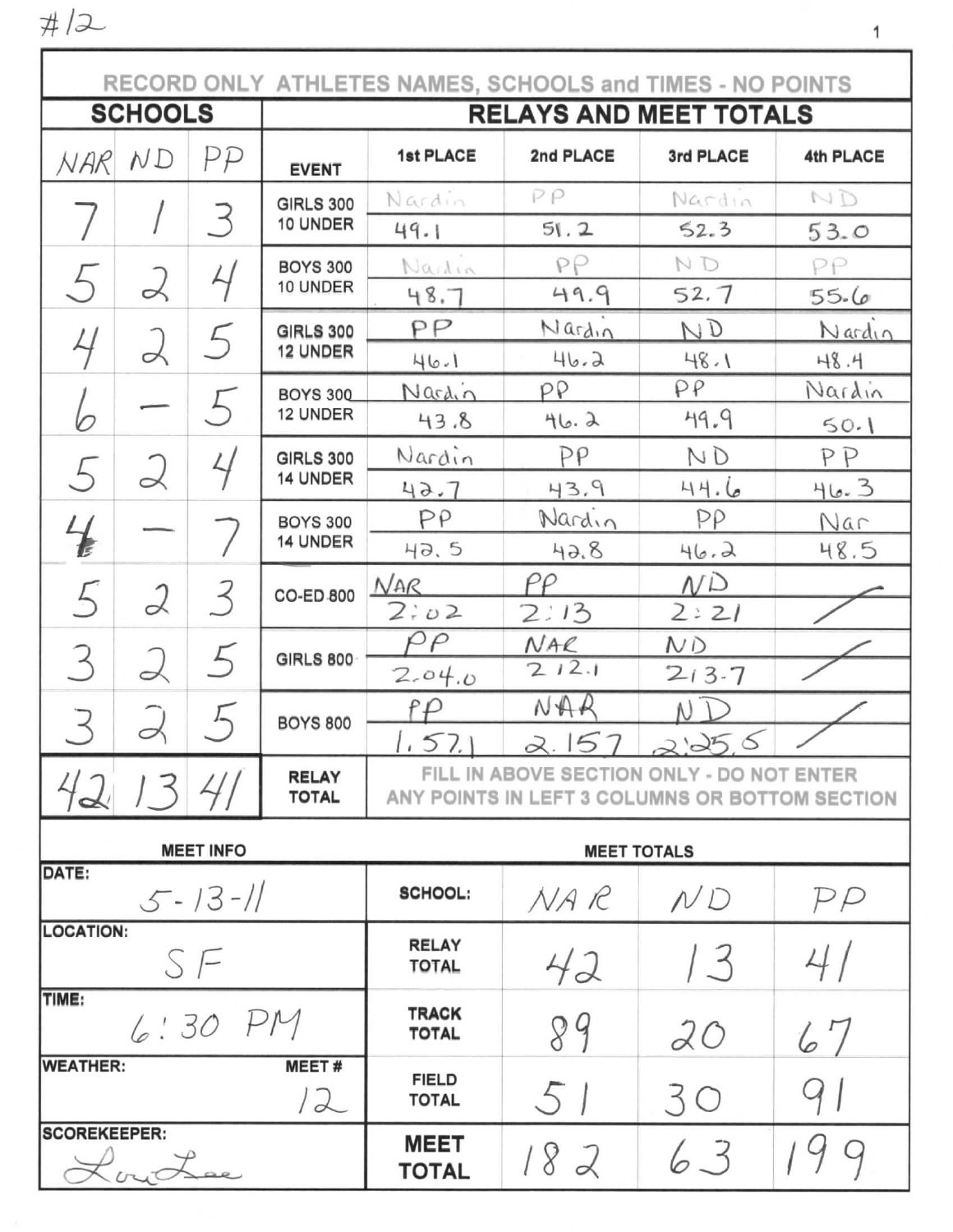$#12$ 

|                    |                                              |               |                                                           | RECORD ONLY ATHLETES NAMES, SCHOOLS and TIMES - NO POINTS |                                                      |                                   |                             |          |            |
|--------------------|----------------------------------------------|---------------|-----------------------------------------------------------|-----------------------------------------------------------|------------------------------------------------------|-----------------------------------|-----------------------------|----------|------------|
| <b>SCHOOLS</b>     |                                              |               |                                                           |                                                           |                                                      | <b>TRACK (SPRINTS &amp; MILE)</b> |                             |          |            |
| NAR                | ND                                           | PP            | <b>EVENT</b>                                              | 1st PLACE                                                 | 2nd PLACE                                            | 3rd PLACE                         | 4th PLACE                   |          |            |
|                    |                                              |               |                                                           | $WAR$ $10.6$                                              | SPP<br>10,7                                          | $NAR$ $11.1$                      | ND<br>12.3                  |          |            |
|                    |                                              | 3             | GIRLS 8<br>name 7                                         | E. Roach                                                  | A. A tteg                                            | J, Roselli                        | A. Schieber                 |          |            |
|                    |                                              |               | BOYS <sub>8</sub>                                         | 10.4<br>NAR                                               | NAR 10.7                                             | PP<br>$11 - 1$                    | ND<br>11.3                  |          |            |
|                    |                                              | $\prec$       |                                                           | O. Huber                                                  | R. Snyder                                            | B. Villarini                      | M. Mann                     |          |            |
| 8                  |                                              |               | GIRLS 9                                                   | $NAR$ $12.0$                                              | NAR 12.5                                             | ND<br>13,3                        | PP<br>13.4                  |          |            |
|                    | $\lambda$                                    |               |                                                           | A. Buene                                                  | L. Szanyi                                            | B. Burke                          | J. Dombranski               |          |            |
|                    |                                              |               | BOYS <sub>9</sub>                                         | PP<br>13.1                                                | NAR 12.4                                             | ND<br>13.4                        | 13.6<br>PP                  |          |            |
| $\mathcal{Z}$      | $\alpha$                                     | 6             |                                                           | D. Perez                                                  | $D.$ $W$ $n^2$ $h$ +                                 | K. Ortiz                          | D, Spencer                  |          |            |
| 3                  | L                                            | 6             | GIRLS 10                                                  | PP<br>13.1                                                | $NAR$ $1a.2$                                         | ND<br>12.4                        | 12.9<br>PP                  |          |            |
|                    |                                              |               |                                                           | Ver. Gray                                                 | O. Jerge                                             | A. Hamm                           | K. Wojtowicz                |          |            |
|                    | $\mathcal{A}$                                |               | BOYS 10                                                   | NAR<br>11.3                                               | ND<br>$11 - 7$                                       | $NAR$ 12.4                        | PP<br>12.6                  |          |            |
|                    |                                              |               |                                                           | A. Tompleins                                              | N. White                                             | F. Radus                          | D. Hayes                    |          |            |
| 8                  |                                              | 2             | GIRLS 11                                                  | NAR 11.5                                                  | $NAR$ $11.6$                                         | $\rho_{P}$<br>11.7                | $8.11$ $Q$                  |          |            |
|                    |                                              |               |                                                           | T. DiMarco                                                | J.O'Conner                                           | A. Anderson                       | $\epsilon$ , $Gal)$         |          |            |
| 5                  | 2                                            | $\frac{1}{2}$ | BOYS <sub>11</sub>                                        | $NAR$ $11.6$                                              | II.7<br>PP                                           | 12.2<br>ND                        | PP<br>12.6<br>C. DiPasquale |          |            |
|                    |                                              |               |                                                           | J. Bear<br>PP<br>10.7                                     | M Spencer<br>$\left  \right $ $\left  \right $<br>PP | B. HUCK<br>11, 3<br>NAR           | ND                          |          |            |
| 2                  |                                              | 8             | GIRLS 12                                                  | J Heinhold                                                | K. Villarini                                         | A. AKSOI                          | $11 - 4$<br>B. Keane        |          |            |
|                    |                                              |               |                                                           | NAR<br>10.7                                               | NAR<br>$11 - 1$                                      | PP<br>11.3                        | ND<br>11.6                  |          |            |
| 8                  |                                              |               | <b>BOYS 12</b>                                            | D. Schake                                                 | F. Galante                                           | S. Kendall                        | P. Brady                    |          |            |
|                    |                                              |               |                                                           | 10.8<br>NAR                                               | PP<br>10.9                                           | NAR<br>$  \cdot  $                | 11.5<br>ND                  |          |            |
| 7                  |                                              | 3             | GIRLS 13                                                  | E. Maggio                                                 | L. Bassini                                           | A. Szarzanowicz                   | S. Gawron sk                |          |            |
|                    |                                              |               |                                                           |                                                           |                                                      | $NAR$ $10.1$                      | PP<br>10.2                  | NAR 11.3 | 11.6<br>PP |
| $\overline{\cdot}$ |                                              |               | BOYS <sub>13</sub>                                        | A Giora                                                   | T. Johnson                                           | J. Nawton                         | R. Stiller                  |          |            |
|                    |                                              |               | GIRLS 14                                                  | PP 10.9                                                   | NAR 11.0                                             | NAR II.I                          | PP<br>11.2                  |          |            |
| 5                  |                                              | 6             |                                                           | M. Lee                                                    | M. Lenahan                                           | C. Galbo                          | K. Lee                      |          |            |
|                    |                                              |               |                                                           | pρ<br>10.3                                                | N AR 10.4                                            | NAR<br>10.9                       | PP<br>11.2                  |          |            |
|                    |                                              | v             | BOYS <sub>14</sub>                                        | $S,$ bray                                                 | J. Noe                                               | D.Sabea                           | B, Seifert                  |          |            |
|                    |                                              |               |                                                           | $P\rho$<br>6.30                                           | PP   6.32                                            | 700<br>ND                         | 7.03<br>NAR                 |          |            |
|                    | 2                                            | g             | <b>GIRLS MILE</b>                                         | K. Villarini                                              | K. Simon                                             |                                   | A. BAMRICK K Wischarch      |          |            |
|                    |                                              | 5             | <b>BOYS MILE</b>                                          | $NAR$ $6.15$                                              | PP<br>$6 - 21$                                       | $P\ell$<br>640                    | 7.55<br>ND                  |          |            |
|                    |                                              |               |                                                           | J.We                                                      | F. Schichte <sub>l</sub>                             | B seifert                         | B. Huck                     |          |            |
|                    | 20                                           | 67            | FILL IN ABOVE SECTION ONLY - DO NOT ENTER<br><b>TRACK</b> |                                                           |                                                      |                                   |                             |          |            |
|                    | <b>TOTAL</b><br>ANY POINTS IN LEFT 3 COLUMNS |               |                                                           |                                                           |                                                      |                                   |                             |          |            |